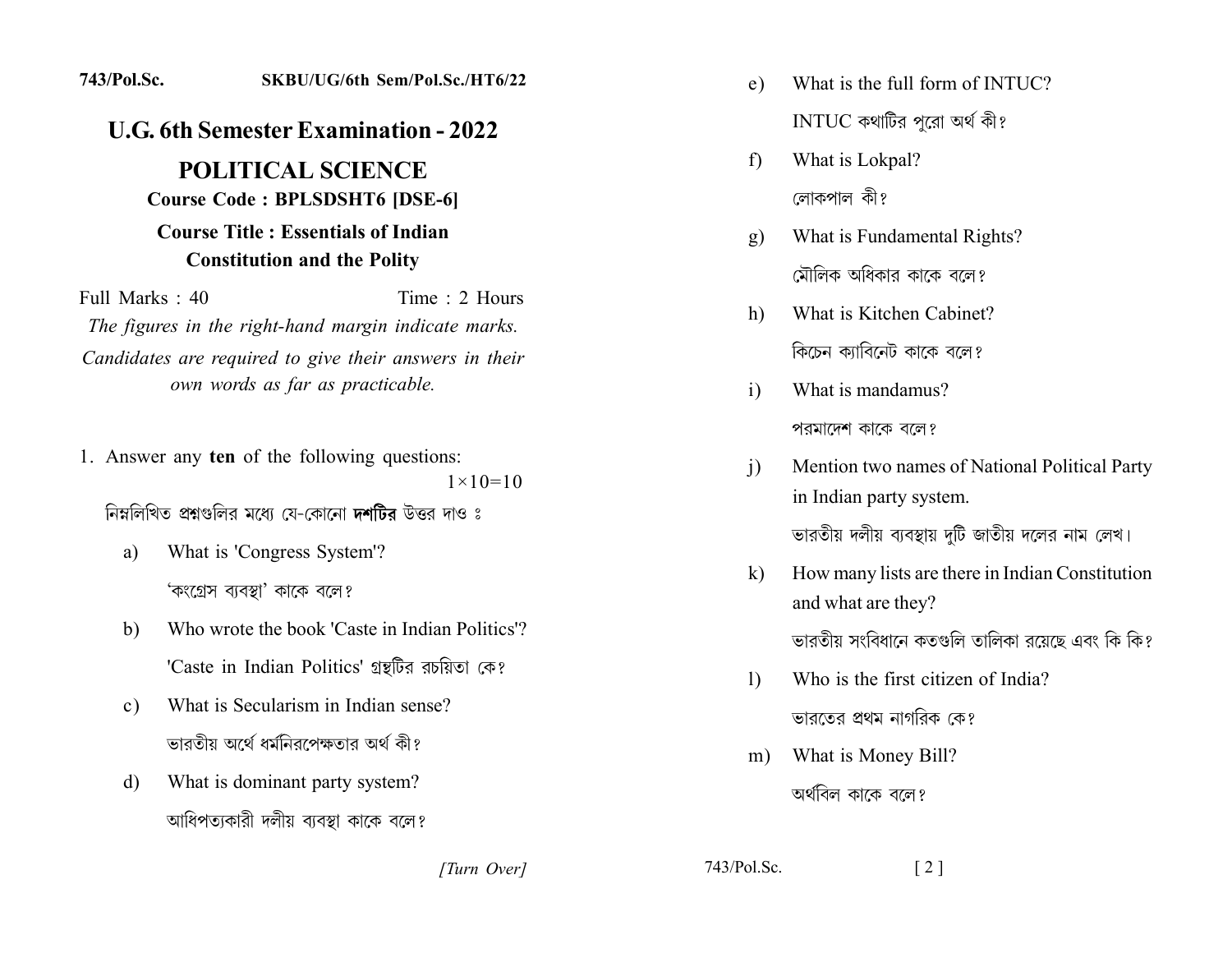- How many tiers are there in Panchayati raj  $n)$ Institution? পঞ্চায়েতি রাজ প্রতিষ্ঠানের কয়টি স্তর রয়েছে?
- What is Gram Sabha?  $\Omega$ ) গ্রাম সভা কাকে বলে?
- 2. Answer any five of the following questions :

 $2 \times 5 = 10$ 

নিম্নলিখিত প্রশ্নগুলির মধ্যে যে-কোনো পাঁচটির উত্তর দাও ঃ

- a) Explain the composition of the Constituent Assembly. সংবিধান সভার গঠন আলোচনা কর।
- Mention four sources of Indian Constitution  $h$ ভারতীয় সংবিধানের চারটি উৎস আলোচনা কর।
- What is Constitution?  $c)$ সংবিধান কাকে বলে?
- What is the full form of NDA and UPA? d)  $NDA$  এবং UPA কথা দুটির পুরো অর্থ কী?
- What is PIL (Public Interest Litigation)?  $e)$ জনস্বার্থ মামলা (PIL) কাকে বলে?

 $\lceil 3 \rceil$ 

What is Social Justice?  $f$ সামাজিক ন্যায় কাকে বলে?

 $743/Pol$ . Sc.

[Turn Over]

- What are the 5 Writes?  $g)$ পাঁচটি লেখ কি কি?
- What are the main features of federal system? h) যুক্তরাষ্ট্রের মল বৈশিষ্ট্যগুলি কি কি?
- 3. Answer any two of the following questions:  $5 \times 2 = 10$

নিম্নলিখিত প্রশ্নগুলির মধ্যে যে-কোনো দটির উত্তর দাও ঃ

- Write a short note on Judicial Activism. a) বিচার বিভাগীয় সক্রিয়তার উপর একটি সংক্ষিপ্ত টীকা লেখ।
- Discuss the impact of coalition politics in b) Indian federalism.

ভারতীয় যুক্তরাষ্ট্রে জোট রাজনীতির প্রভাব আলোচনা কর।

- Discuss the ideology of All India Trinamul  $c)$ Congess Party (AITMC). সর্বভারতীয় তৃণমূল কংগ্রেস দলের মতাদর্শ আলোচনা কর।
- 4. Answer any one of the following questions:

 $10 \times 1 = 10$ 

নিম্নলিখিত প্ৰশ্নগুলির মধ্যে যে-কোনো **একটির** উত্তর দাও ঃ

What is Political Party? Discuss the main a) features of Indian Party System.

743/Pol.Sc.